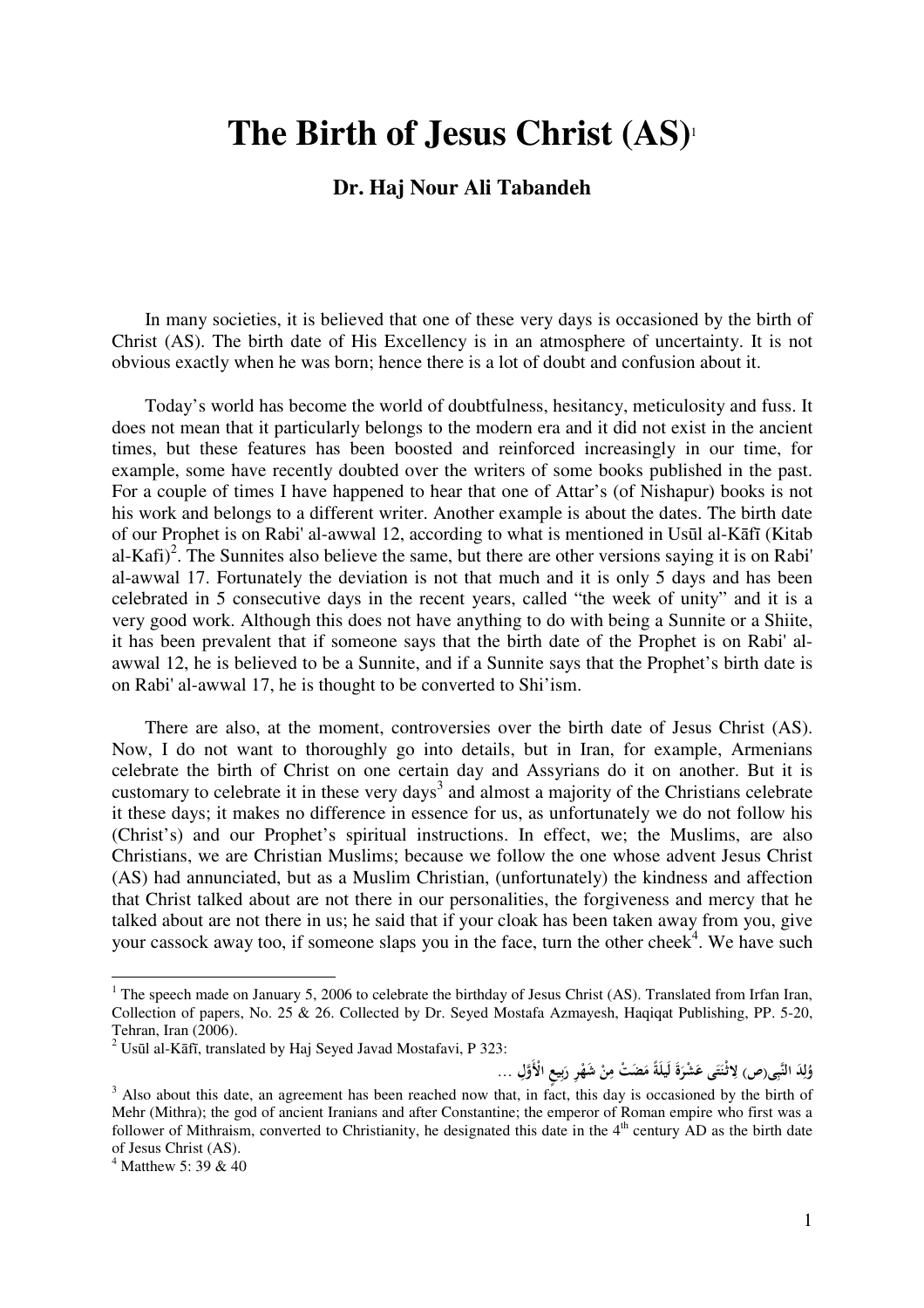order in Islam too, but we consider different levels; as such orders cannot be expected from all people. At first and at the beginning stage it is stipulated in the Quran for public: "**In the**  law of equality (qisas) there is (saving of) life to you, o ye men of understanding"<sup>5</sup>, but in upper levels it states: "**and those who restrain anger, and pardon (all) men, for Allah**  loves those who do good<sup>"6</sup>, that are four levels in total.

In any way, whether the birth of Christ (AS) were 2000 years ago, whether 1780 years ago or a few years ago, it would not make a difference for us at the moment since we pay more attention to the spiritual aspect of events than to the historical details. We consider this date as our criterion too, because the majority believes that the birth of Christ happened in these very days, in other words, consensus and agreement of many people, so to speak- that it happened on such a day- this consensus and agreement stress the importance of this very day. Allah states: "and remind them of the days of Allah"<sup>7</sup>. Every day belongs to God, they are "**days of Allah**", but the days He has bestowed on us a godsend, we pay respect and tribute to them in the name of Allah's days and we hope that the inner Messiah will be born inside us.

This mentality of doubtfulness and fuss that I mentioned in the beginning has been developed so greatly that some say the existence of Jesus Christ is just an imagination, a myth, there was not any Christ at all. We definitely reject such statement. This is not the question of the birth date as it makes no difference for us what date it was; we reject it because aside from all the historical records, there is a more convincing evidence and that is the Creator of Jesus who has directly said: "**to Allah, the example of Jesus is as that of**  Adam; He created him from dust, then said to him: "be". And he was there."<sup>8</sup> So let the historians say whatever they think. We say there really was some Jesus- as there was some Adam too- and words have been left as inheritance from Christ (AS) which have mostly been recited in the Gospels. Therefore, we are rest assured up to this point that there was some Christ who is respected by us, Muslims, too, because his name is cited in the Quran which is of the greatest validity to us. Moreover, some teachings attributed to His Excellency have been passed on to us.

In Islam, the Quran is the afflatus; the very words and sentences of which Allah has spoken. There are also some traditions (*hadiths*) that are the conversation or direct relation between Allah and the Prophet; which Allah speaks to the Prophet, but the Prophet was not allowed to announce them as some part of the Quran. Such traditions (*hadiths*) are called the "Hadith-e-Qodsi". Aside from these, there are other narrations and hadiths attributed to the Prophet as well. Whereas, there is no such categorization in both the Old and the New Testament- in other words, Jesus Christ's words, the stories, teachings and the divine words have all come together and they are not distinguishable. Anyhow, it is a sacred book and reading it is useful for us.

The four Gospels existing at the moment are as narratives. Four accounts of Christ's (AS) life, which of course in all of them, Christ's words have not been brought cohesively, mostly in story-telling style, though. The Quran has stories too, every word of which is a

 $\overline{a}$ 

وَلَكُمْ فِي الْقِصَاصِ حَيَاةٌ يَاْ أُولِيْ الأَلْبَابِ لَعَلَّكُمْ تَتَّقُونَ :179 The Quran, Al-Baqara (The cow), 179 **ْ َ ِ َ َ ْ يا ْ ِ َ ْ َ**

 $^6$  The Quran, Al-e-Imran (The family of Imran), 134: أَلْمُحْسِنِينَ آ $\cdot$ 134) وَالْكَاظِمِينَ الْغَيْظَ وَالْغَافِينَ عَنِ النَّاسِ وَاللّهُ يُحِبُّ الْمُحْسِنِينَ **َ َ َ َ َ َ ي َ**

<sup>7</sup> The Quran, Ibrahim (Abraham), 5: **ُم ه ذَكر ِام و أَي ب اللّه ْ ْ َ ِ ِ**

 $^8$  The Quran, Al-e-Imran (The family of Imran), 59: فَيَكُونُ  $\zeta$ فَيَكُونُ "The Quran, Al-e-Imran (The family of Imran), 59 فَقَلَ لَهُ كُن فَيَكُونُ **َ َ َ َ َ َ َ ِ َ**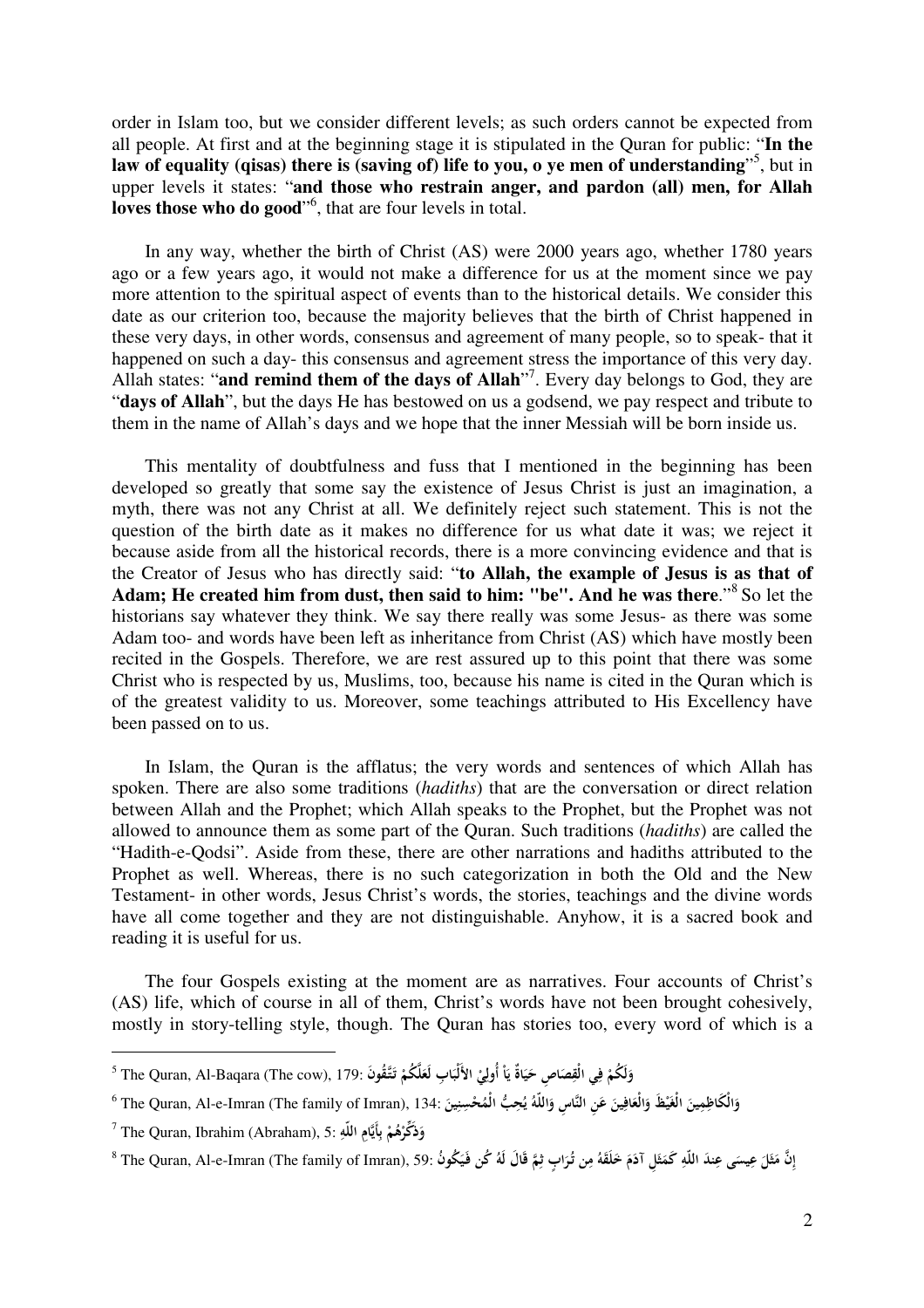lesson and a reminder. For example, in the story of Joseph (AS), it states: "**We tell you stories in a highly desirable fashion**" 9 . What does "**a highly desirable fashion**" of storytelling mean? Does it mean "**We**" are story tellers? No, it does not. "Highly desirable fashion" here means that "We" tell you stories every word of which can be a lesson for you. Here, the word "story" does not own the literal meaning. In other places, the Quran states that there were many other prophets whose stories "We" never read to you, meaning it was not necessary.

Christ (AS) has a particular place from the historical point of view, too. The Jews also had been awaiting the Messiah. The Messiah: as they say Mashiah<sup>10</sup>, which is the term for their belief of The Promised. God had promised them that a Jewish king would come and gain mastery over the world. Due to their ethnicity, breed and genetic heritage, the Sons-of-Israel tribe interprets everything based on its materialistic and worldly meaning, they thought that this king or sultan would be the same as David (AS) or Solomon (AS) who would also have the worldly kingdom and would rise via invasion and force, as they sometimes abuse this idea politically. In effect, the word Sultan had to be interpreted as the divine one, meaning someone who has a divine kingship. Just like when we name the Holy Imams such as Imam Reza: Al-Sultan Ali, son of Musa (father of) Reza.

Of course, if they (the Jews) had rallied to the Christ's flag all together, they would have achieved that kingdom and superiority, in effect, the followers of Jesus Christ have been promised to have dominance over the others. By followers, we Muslims also are certainly included, because we are following the one whose emergence had been annunciated by Jesus (AS) and His Excellency also had ordered us to follow him. Due to this, in general, the spiritual power worldwide belongs to the Muslims and Christians, even though the materialistic and worldly powers are in the Jews' hands. Yet they still need help from the Muslims and Christians. Apparently, such annunciation is almost similar to the annunciation told about Mahdi's reign (AFTS) and we are awaiting his emergence.

By the time, Prophet John who was Jesus's cousin emerged with all his special miraculous acts and grandeur and some people thought that John might be the Messiah. They asked John and he answered: "I am his annunciator, I have come to annunciate his emergence and the Messiah will come soon." After that Jesus Christ raised.

At the same time, the Jews had conglomerated in Jerusalem and Bethlehem. Perhaps, because they were awaiting a prophet to emerge, they had gathered together there. Just like after the time of our Prophet, the Jews were still awaiting a prophet, they had speculated about emerging a prophet, and this way they were awaiting the emergence of a prophet in that area by the time. That was why they had come to that place. Why did they come to Mecca and Medina; an arid desert area with little population, while they had basically had that materialistic point of view? If it were not for the above-mentioned reason, even no single person would come there.

Also, by the time of Jesus, the Jews were awaiting the emergence of the Messiah. Those days, there were two powerful empires: Iranian and Roman. The Roman Empire had dominance over that area and had assigned a governor. In spite of that governor, the rabbis

<sup>9</sup> The Quran, Joseph, 3: **ُ ُق ص َ ْحن َ ن ْ َك نـ لَي ع ن َص أَح ِص ْس َ الْق َ َ َ**

<sup>&</sup>lt;sup>10</sup> The word Mashiah (the Anointed one) literally means someone who is anointed by the sacred oil.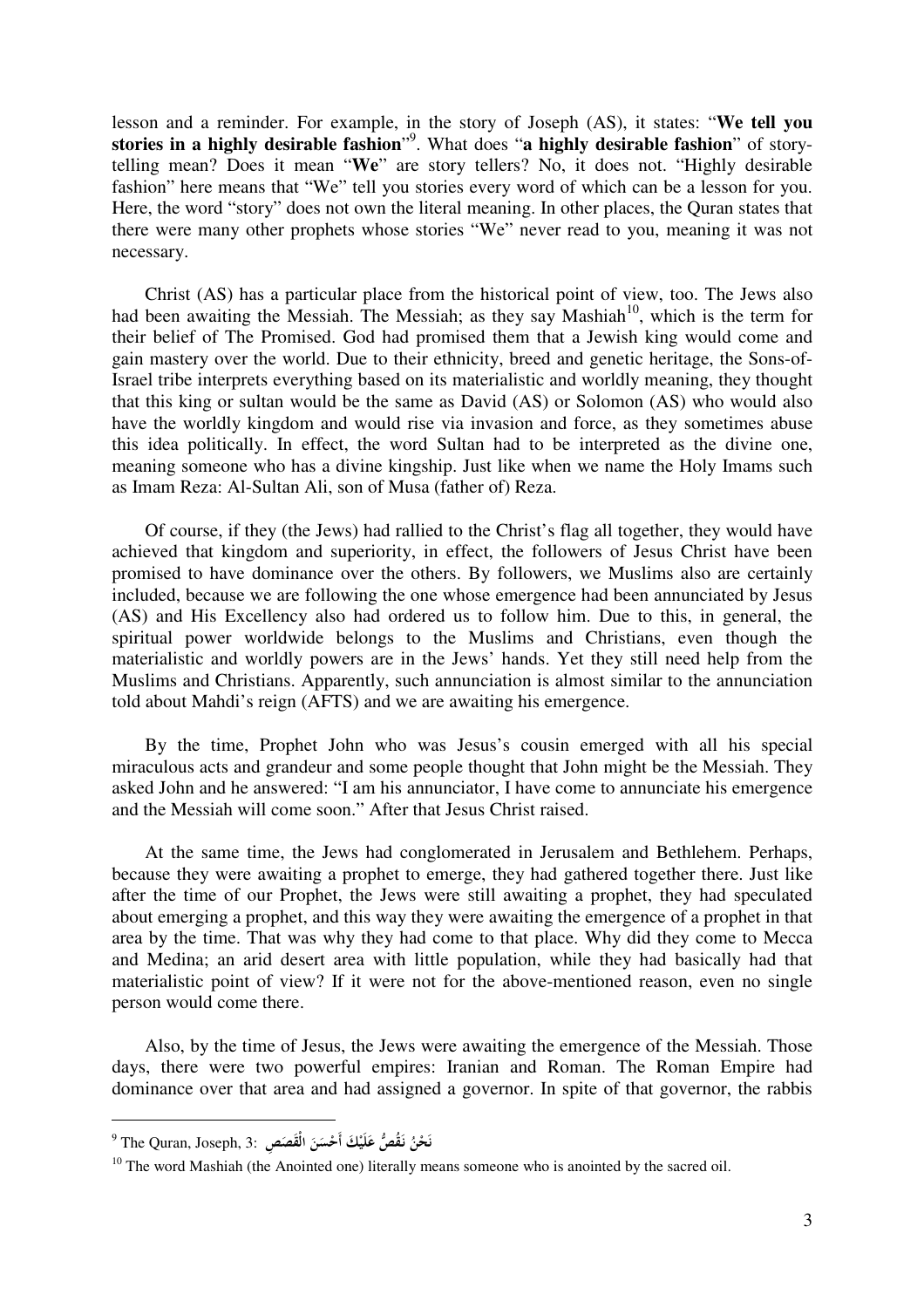exerted the public will. Jewish religious men's attention was drawn to worldly affairs just like any other Jews. The mentality of Jesus (AS) was right against such things; that is, it was suitable for the good of those days. All of the prophets emerged for the good of their own times, except our Prophet who is suitable for all times and places. Moses's (AS) general mission was to save the Sons of Israel and because of that, he also handled the worldly affairs. Jesus (AS) totally ignored the worldly world. It was like someone put an ice cube in a cup of hot tea, so hot that it burnt the hands. When the ice is completely melted, the tea will be less hot, so the temperature extremes of these two (the ice and the hot tea) will become moderate. As though, God wanted to put ice in the Jews' heat. The attitude of Jesus was in direct contrast to that of the Jews. As an obvious example, it is said that some people were going to give a coin to the Caesar as jizyah (poll tax), they asked Jesus about it: What do we do with it? He said to them: Give back to Caesar what is his and to God what is God's. Give the coin whose inscription is in the name of Caesar back to Caesar, and give back the heart which is God's to  $God<sup>11</sup>$ . He paid no attention to financial affairs. Succeeding Christians also developed this attitude so that it ended in monasticism. The Quran states: **"the monasticism which they invented on their own, We (Allah) did not prescribe for them but the seeking for the pleasure of Allah".**<sup>12</sup> As you can see, God somehow verifies this monasticism.

When the world and the prevailing mankind's way of thinking became conducive to introducing the Islam, the Islam adjusted this condition. The Islam is between these two (religions), and it is the balance, between and betwixt. In the Islam, we have two mottos, so to speak. One says: To whom there is no sustenance; there is no attention to the Last Judgment either.<sup>13</sup> As the proverb says, the hungry mouth cannot maintain its faith.<sup>14</sup> There must be attention to worldly pursuits in order to protect the hereafter. Does it mean we have to provide just a living? No, it does not. Because, on the other hand, The Quran states: **"if humankind finds themselves super independent, they will run riot<sup>"15</sup> Being independent** can be in any kind, but the most important of all is the independence in worldly and financial affairs. Therefore, the Islam presses both dishes of the balance to even them up.

The Prophet of Islam brought the life and the afterlife together and according to God's order, he said: "**Our Lord! Give us good in this life and good in the afterlife, and defend**  us from the torment of the fire".<sup>16</sup> My deduction from the surah of Tin's first verses which say: (I swear) to the fig, to the olive, to the Mount Sinai and to this secure land, <sup>17</sup> is that the fig and the olive symbolize Jesus (AS), then He (Allah) swears to the Mount Sinai which represents Moses's place and then He swears to this clean and safe land, the land where there is our Prophet. In this order, the Quran brings together these three standings.

Anyhow, Jesus (AS) had played a fundamental role in adjusting this balance that later on

 $11$  Matthew 22, P 19-21.

رَهْبَانِيَّةً ابْتَدَعُوهَا مَا كَتَبْنَاهَا عَلَيْهِمْ إِلَّا ابْتِغَاء رِضْوَانِ اللَّهِ :27. The Quran, Al-Hadid (The Iron), 27 ° **ِ َ ْ َ ْ َ َ َ ْ ْ ْ َ َ ِ ْ َ ِ**

**من لا معاش له، لا معاد له** <sup>13</sup>

<sup>&</sup>lt;sup>14</sup> Kitab al-Kafi, Muhammad Ya'qūb Kulaynī, corrected by Ali Akbar Qaffari, 4<sup>th</sup> edition, vol. 2, P 307, Dar-al-Kotob Islami Publishing-Morteza Ahmad Akhoondi, Qom, 1986: **ً َ کون ُ کفرا َن ي ا ُ َ َ الفقر کاد َ**

كَلَّا إِنَّ الْإِنسَانَ لَيَطْغَى أَن رَّآهُ اسْتَغْنَى :7 & The Quran, Al-Alaq (The Clot), 6 ^ اسْتَغْنَى :7 **َ ْ َ**

رَبَّنَا آتِنَا فِي الدُّنْيَا حَسَنَةً وَفِي الآخِرَةِ حَسَنَةً وَقِنَا عَذَابَ النَّارِ :16 The Quran, Al-Baqara (The Cow), 201 **َ َ َ ِ ِ َ َ ِ َ ِ َ َ َ ِ َ َ**

وَالتِّينِ وَالزَّيْتُونِ وَطُورٍ سِينِينَ وَهَذَا الْبَلَدِ الْأَمِينِ :3 & The Quran, At-Tin (The Fig), 1, 2 **َ َ َ َ َ َ ْ َ**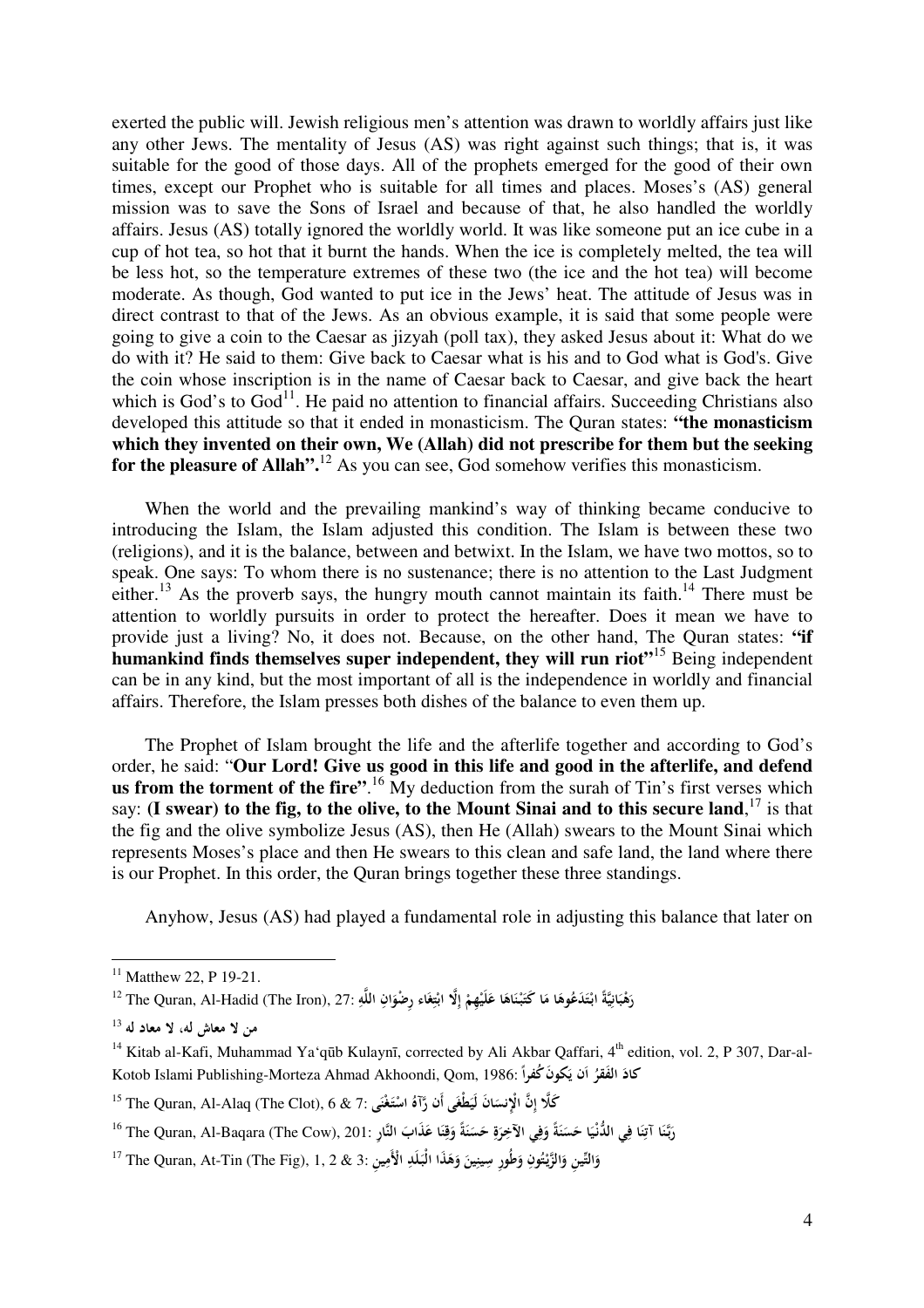appeared in Islam. Jesus's faithful followers' dedications, too, finally caused Constantine; the great Roman emperor who deliberately harassed and tormented the Christians, converted to Christianity in the  $4<sup>th</sup>$  century AD, and after that the Christianity flourished and found worldly power. Here, God Almighty displayed His power that a sworn enemy of Christianity became a supporter of it. But instead, the Christians' faith started to dwindle. Christianity might have suffered losses to some extent but Christians benefited from it because they achieved security. The basis of Christianity was the very teachings of Jesus (AS), which of course became permanent. All of Jesus's teachings elaborated this sentence by Imam Sadiq (AS): **Is religion anything but love?**<sup>18</sup> The whole basis of religion is affection (love). This is the truth that was brought more precisely in this saying that Islam has been founded on five bases: prayers, zakat (that which purifies), fasting, hajj (pilgrimage to Mecca) and wilayat  $(guardianship)$  and the first four are of lesser importance to wilayat.<sup>19</sup> God grants tolerance and indulgence for the first four but for wilayat He does not. In case of wilayat, God's verdict is definitely clear. Wilayat is love, the love of God. Imam Ja'far al-Sadiq has generally spoken in the above saying in order to make us understand that wilayat is of higher position. Jesus's words are mostly around the love of God, affection and passion for all the creatures of God. As Jesus (AS), in response to a Jewish jurisprudent who asked him which command in religion is of the greatest importance, said: that is showing love to your Lord, to your God, with all your heart, soul and thought, and secondly, which is the same, that is to treat your neighbor kindly as if you are treating yourself.<sup>20</sup>

Any time prophets spread any new religion, they were assigned to preach that religion, it means they had to announce the directives and commandments of their religion to make people understand and be submitted. But wilayat (guardianship) has no propagation because if any person tends toward wilayat, wilayat will absorb him; such as when you want to separate iron bits from dust, you cannot separate the conglomerate dust bit by bit because the iron bits are so small that they cannot be seen. Instead, you move a powerful magnet in the dust and then you can see that all the iron bits have been attached to the magnet. Wilayat acts the same as this magnet. Anyone with the same material as the magnet will be stuck to it and the magnet will find it. That is why wilayat has no propagation.

Jesus (AS) had both the prophetical and wilayat aspects. From the prophetical aspect He said: I have not come to terminate my brother's (Moses AS) religion but to improve it. Because he said "my brother's religion", it means "I am in the same rank as Moses was". Before he said that, people had been saying that Jesus was only a preacher like other Jewish preachers. But Jesus clarified that "I am in the same rank as Moses was". Our Prophet, too, said the same words and he put them into practice. In effect, the basis of all divine religions includes three: monotheism, prophecy and the afterlife. All of them say there is only one God to whom we will return: "Surely we are Allah's and to him we shall surely return".<sup>21</sup> And all the religions are believed to have sent prophets by God to guide the mankind. Based on these three bases, addressing the People of the Book, the Quran says: **"Say: O' People of the Book! Let us come to a word in common between us and you, that we shall worship** 

هَلِ ال**ّدي**نِ ال**ّا الحُب؟ <sup>18</sup> َ**

بُنِيَ الأسْلامُ عَلي خَمْسِ: الصَّلاةِ وَ الزَّكاةِ وَ الصَّوْمِ وَالْحَجِّ وَ الْوِلايَةِ، وَ لَمْ يُنادَ بِشَيْيء كما نُودِي :3, P 33 السَّلامُ عَلي خَمْسِ: الصَّلاةِ وَ الزَّكاةِ وَ الصَّوْمِ وَالْحَجِّ وَ الْوِلايَة **َ ِ ْ َ ِ َ ِ ْ َ َ َ ِ يا َ ْ َ ْ ن اب ة** . **ِ لْولاي ِ با** 

 $20 \text{ M}$ atthew, 22, P 35-40.

<sup>21</sup> The Quran, Al-Baqara (The Cow), 156: **ان إ لّه ا ل ن و ه لَي َ عون ِ إ اجِ رِ ِ ِ ِ إ َ ِ ْ َ**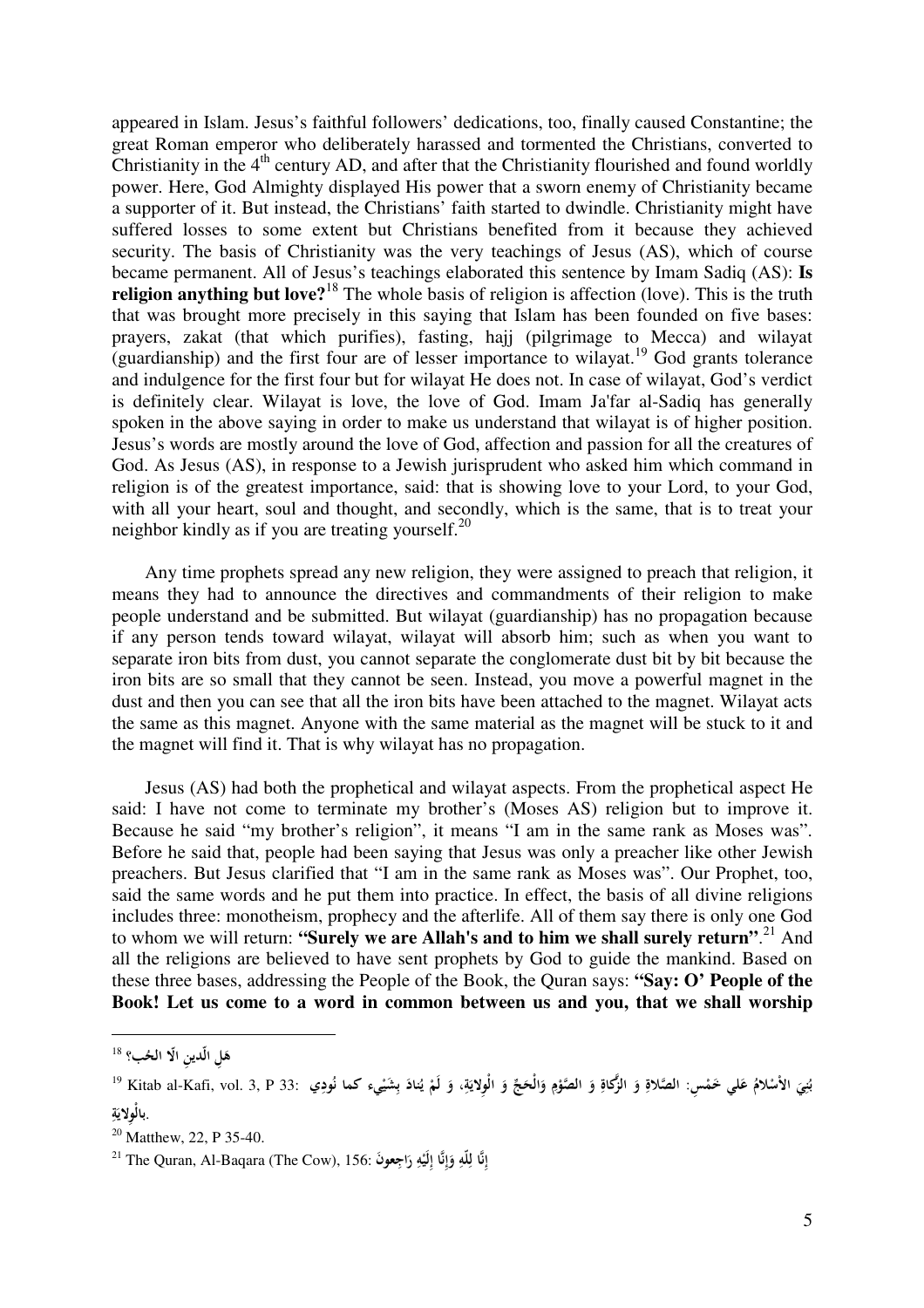**none except Allah, that we shall associate none with Him".<sup>22</sup> It is because of maintaining** principles of monotheism and prophecy that the Shi'ism believes in the two principles of justice and imamate, but the common ground of all religions are these three (monotheism, prophecy and the afterlife). Later on, when the Prophet was ordered to announce wilayat, God said: **"This day I have perfected your religion for you, have completed my favor on you and have chosen Islam for you as a religion"**. <sup>23</sup> Had their religion been imperfect beforehand? In fact, "I have perfected" means that it is improved more as wilayat had never been talked about clearly and that is to start showing attention and consideration towards it.

Jesus Christ (AS) was the prophet of mercy, in other words, he resolved all issues by his mercy. Our Prophet, too, was the manifestation of mercy and also the divine retribution, at the same time he was both. In the Quran, God says: **"Allah is mighty; the lord of**  retribution".<sup>24</sup> But in another part He says: "Surely Allah forgives the sins altogether".<sup>25</sup> Or: **"My kindness exceeds my anger"**<sup>26</sup>. Our Prophet had both aspects; hence, he was perfect.

One of the stories told about Jesus Christ's kindness and mercy is: one day, Jesus Christ (AS) was with his apostles somewhere, people caught a sinful woman sentenced by the Jewish jurisprudents to stoning and brought her to Jesus in order to ask for his opinion. Jesus asked what had happened. They answered: This woman is sentenced to stoning and we are going to do it. His Excellency paused for a moment and said: the first stone should be thrown at her by anyone among you who has never committed a sin. They admitted they were not like that and they went away one by one.<sup>27</sup> This woman is said to be Mary Magdalene who later on was canonized as a saint and just as we (Sufis) think of Rābiʻa al-ʻAdawiyya, Christians think of Mary Magdalene as well. This story is an example of Jesus's mercy.

Noah (AS) was angry with unbelievers and said to God: **"My Lord! Leave not upon the land anyone from among the unbelievers"**. <sup>28</sup> Although some say this verse means that God might lead all people to believing in Him, until no unbeliever would remain, apparently it is a curse, as God did what everyone knows about. Abraham (AS) fought in many all-out wars and then he asked God to guide the family (and fellow men) of Lot (AS) but he could not save all of them except only a few. Moses (AS) slaughtered many of Israelis (sons of Israel) many times. But in case of Jesus (AS), it is different. When some people said that Jesus and his Mother were God, according to the Quran, God asked Jesus- surely God knew the answer because He caused it Himself- but He asked: **"Did you tell people to worship you and your mother other than God? Jesus answered: Hallelujah, I never say anything unless I have the right to say it. I said what you ordered me to. While I lived among them, I said your (God's) words and called their attention to monotheism, and also after my ascension,** 

قُلْ يَا أَهْلَ الْكِتَابِ تَعَالَوْاْ إِلَى كَلَمَةٍ سَوَاء بَيْنَنَا وَبَيْنَكُمْ أَلاَّ نَعْبُدَ إِلاَّ اللّهَ وَلاَ :64. The Quran, Al-e-Imran (The family of Imran), 64: فَلْ يَعْبَدَ اللّهَ وَلاَ يَجْبَنَا وَبَيْنَك **ْ ُ َ َ ا ْ َ ٍ َ َ َ َ َ ْ َ ْ ْ َ َ ْ ِ َ ُ ْشِرَك ن ه ا ب ئ َشي ِ ٍ ً ْ**

الْيَوْمَ أَكْمَلْتُ لَكُمْ دِينَكُمْ وَأَتْمَمْتُ عَلَيْكُمْ نِعْمَتِي وَرَضِيتُ لَكُمُ الإِسْلاَمَ دِينًا :3 The Quran, Al-Maeda (The Table), 3 ^ **َ ْ َ َ ْ ْ َ َ ْ ْ ِ َ ِ َ َ َ ً**

<sup>24</sup> The Quran, Al-E-Imran (The family of Imran), 4: **ُ اللّه و ٌ ِزيز و ع ذُ َق ٍام انت َ َ ِ**

<sup>25</sup> The Quran, Az-Zumar (The troops), 53: **ن ِ إ ه الل ُ ر غْف َوب يـ ُ ا الذن َمِيع ج َ ِ َ ً**

**سبقت رحمتي غضبي** <sup>26</sup>

 $27$  John 8: 3-9.

وَقَالَ نُوحٌ رَّبٍّ لَا تَذَرْ عَلَى الْأَرْضِ مِنَ الْكَافِرِينَ دَيَّارًا :<sup>28</sup> The Quran, Noah, 26 **َ ْ ْ َ ِ َ ِ ً َ**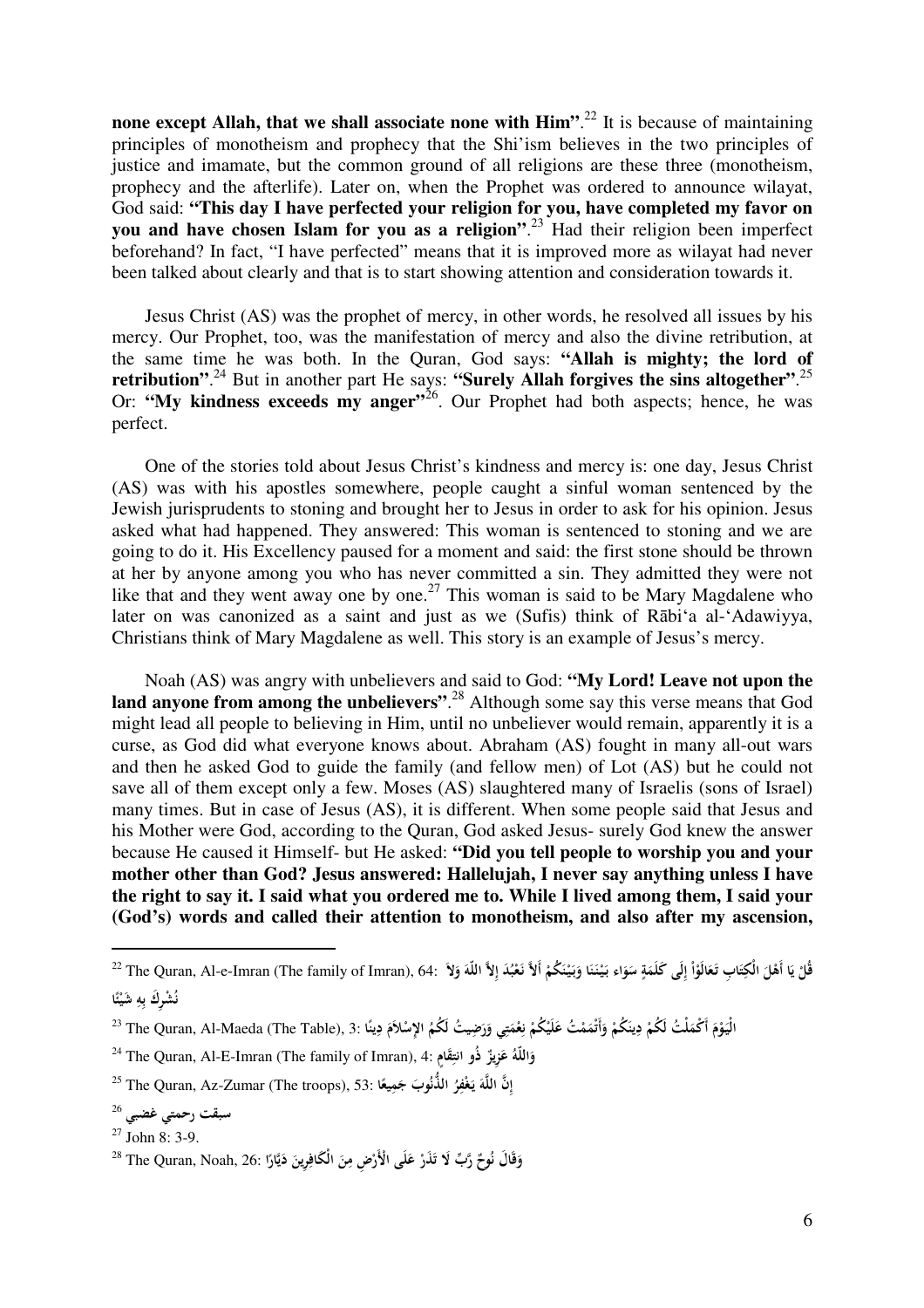## **you know about and take care of everything, and you are aware of everything. All these are your servants and I intercede for them, you have the authority whether to punish them, you are the merciful if you forgive them"**. 29

Jesus Christ (AS) has interceded for the entire human race to the time of Resurrection, and God never said to him not to do so, but He said to Abraham (AS) not to mediate and intercede for his father who was a polytheist- since Abraham had promised his father to ask God to forgive him. And Abraham actually did it, hoping that God would accept it but in the end, He detested his father.<sup>30</sup> In a nutshell, the fundamental basis of Jesus Christ's teachings was kindness and affection. Not only did Jesus have mercy for men but also for Satan. It is in the New Testament that after Jesus finished a 40-day austerity in the mountains on John's order, as his master, he was tested for three times. Satan intended to deceive Jesus for three times but every time he failed, $31$  just like when he wanted to seduce Abraham (AS). In his mind, Satan thought that he had grabbed flavorful bites to eat but when he found out that he cannot gulp down such bites, he left them. However, Jesus asked God to forgive this Satan who wanted to upset him, and if God did, we would be in comfort forever.

Let us go back to the emergence of Jesus Christ (AS). As it was mentioned earlier, the governors from the Roman Empire who ruled Jerusalem knew that the Jews as they said were awaiting a king and in the Jewish narratives, it had been told that this king would dominate the whole world. Roman governors thought that if that king came, he would overthrow them, therefore, they were worried lest this Messiah would emerge. For this reason, they cooperated with the rabbis. Jesus (AS) mostly spoke on top of the hills in the countryside like a preacher and everyone listened. God has awarded all prophets miracles because they have to invite people. When you want to invite guests to your party, you should set a table for them, even a small one. Jesus (AS), too, had to invite people. God had granted him to perform such miracles that worked above all by the time. For unknown reasons, maladies such as vitiligo and leprosy had been widely pandemic and anyway, his miracles cured these illnesses, he touched the sick and they were cured. On the other hand, God had allowed Jesus Christ (AS) to perform those miracles in his own name. Certainly, every prophet did miracles. Our Prophet's miracles were also the splitting of the moon<sup>32</sup>, the ascension (al Mi'raj) and the most important; the Quran. Jesus Christ (AS) also had such a power and God had allowed him to announce it like that. In Christianity, of course, Jesus Christ (AS); himself, was the great miracle to be born to a virgin mother, just like in Islam where the Quran which is the main miracle was brought by an illiterate prophet.

 $30$  The Ouran, Al-Tawba (repentance), 113 & 114:

وَإِذْ قَالَ اللَّهُ يَا عِيسَى ابْنَ مَرْيَمَ أَأَنتَ قُلتَ لِلنَّاسِ اتَّخِذُونِي وَأُمِّيَ إِلَهَيْنِ مِن دُونِ اللَّهِ قَالَ سُبْحَانَكَ مَا يَكُونُ لِي أَنْ أَقُولَ مَا لَيْسَ لِي بِحَقٍّ إِن **ِ إ َ ٔ َ ِ َ َ ي ْ َ ٍ َ َ ْ َ ِ َ َ َ َ ِ َ** كُنتُ قُلْتُهُ فَقَدْ عَلِمْتَهُ تَعْلَمُ مَا فِي نَفْسِي وَلاَ أَعْلَمُ مَا فِي نَفْسِكَ إِنَّكَ أَنتَ عَلاَمُ الْغُيُوبِ مَا قُلْتُ لَهُمْ إِلاَّ مَا أَمَرْتَنِي بِهِ أَنِ اعْبُدُواْ اللَّهَ رَبِّي **َ ْ ِ َ ْ ِ ِ َ َ ْ ِ َ ِ ُ ت ْ َ ِ ِ ْ ْ َ ْ** وَرَبَّكُمْ وَكُنتُ عَلَيْهِمْ شَهِيدًا مَّا دُمْتُ فِيهِمْ فَلَمَّا تَوَفَّيْتَنِي كُنتَ أَنتَ الرَّقِيبَ عَلَيْهِمْ وَأَنتَ عَلَى كُلِّ شَيْءٍ شَهِيدٌ إِن تُعَذِّبْهُمْ فَإِنَّهُمْ عِبَادُكَ وَإِن **َ َ َ ْ ْ َ ً ْ ِ َ ْ َ َ ِ ْ ْ َ َ ٍ ْ ِ ْ ْ َ َ ْ** تَغْفِرْ لَهُمْ فَإِنَّكَ أَنتَ الْعَزِيزُ الْحَكِيمُ **ِ ْ ِ َ َ**

 $31$  Matthew 4: 1-11. (**انشقاق القمر** :Arabic (<sup>32</sup>

 $\overline{a}$ 

 $29$  The Ouran, Al-Maeda (The table), 116-118:

مَا كَانَ لِلنَّبِيِّ وَالَّذِينَ آمَنُواْ أَن يَسْتَغْفِرُواْ لِلْمُشْرِكِينَ وَلَوْ كَانُواْ أُوْلِي قُرْبَى مِن بَعْدِ مَا تَبَيَّنَ لَهُمْ أَنَّهُمْ أَصْحَابُ الْجَحِمِمِوَمَا كَانَ اسْتِغْفَارُ إِبْرَاهِيمَ **َ ِ ل َ َ ْ َ ْ ِ َ ْ ي َ ِ ْ َ ْ ِ ل ْ َ ب ْ ِ َ َ َ َ َ ْ ْ ْ َ َ ِ ْ َ ِ َ إ ِ** لِأَبِيهِ إِلاَّ عَن مَّوْعِدَةٍ وَعَدَهَا إِيَّاهُ فَلَمَّا تَبَيَّنَ لَهُ أَنَّهُ عَدُوٌّ لِلّهِ تَبَرَّأَ مِنْهُ **ِ َ ٍ َ َ ِ َ َ َ ِ ِ َ َ ِ**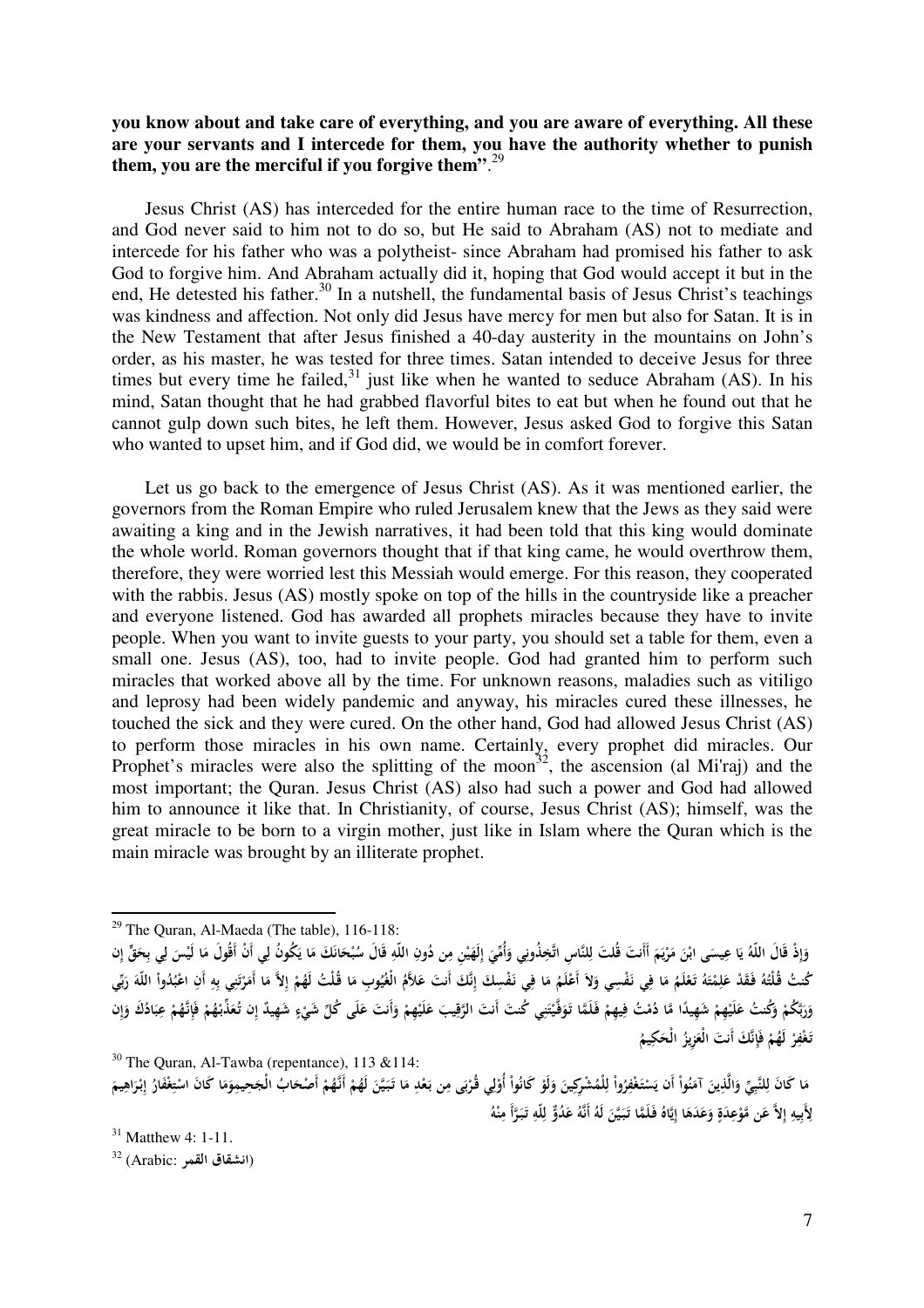## "My writer (Muhammad) who went to no school and did no writing Glance throwing, lesson teacher of hundreds of teachers, he became<sup>733</sup>

It is said that Jesus is the mystic of prophets or the prophet of mystics. It neither means that the other prophets were not mystics nor does it mean that only mystics embrace him and the rest of the people do not. But it means Jesus was the epitome of that mentality of mysticism which exists in Islam in a very high level, just like Ali (AS) who was the example of this mentality of mysticism inside the Islam. In order to prevent this mentality from causing confusion, no one asked Ali (AS) for miracles, since miracles are peculiar to the prophets. But many awe-inspiring acts have been told about him. Ali (AS) kept saying all the time: I am the caliph of Allah, a caliph who God has designated, but the two caliphs (Abu Bakr and Umar) and Othman said: we are the Prophet's caliphs, the Prophet's successors. This caused Umar to make a mistake and said: Ali is strongly craving for the caliphate. He thought that this Ali's saying comes from his enthusiasm for the caliphate, whereas Ali said to Ibn-Abbas: This caliphate of yours (generally speaking), to me, is not worth as much as these shabby shoes of mine. But Ali who knew himself as the caliph of God, had a sword (Dhu al-Fiqar/Zulfiqar) granted to him by God, chanting: **There is no righteous man like**  Ali, there is no sword like Zulfiqar,<sup>34</sup> had physical strength, and also knowledge, stayed at home and cooperated with them. The two caliphs and Othman even consulted with him. Because wilayat (guardianship) can neither be advertised nor challenged. Ali (AS) did not want the reign either. Even when Othman was killed, Ali was said to: You are the caliph now. But Ali did not accept. After Othman was killed, the world of Islam had no caliph for three or eight days. Ali stated: Should I be the caliph and the head of your government, everyone is expected to do *bayat* (initiation) with me. The reason is if I am expected to be the head of your government, all the people must be satisfied. Anyhow, Ali (AS) had been the Allah's caliph and no one could take away this position from him whether or not he became the governmental caliph. Our Imams (AS) were like that, too.

In any case, Jesus (AS) did not pay attention to governmental affairs at all whose attitude defines Ali's words and manner for us. Gradually after a while, people realized that he is the Messiah, the Messiah they had been awaiting. Jesus (AS) did not belong to the class of Jewish scholars and from the very beginning; he opposed them, ignored them, disagreed with them and raised serious discussions, relying on his spiritual strength. For this reason, the rabbis became desperately worried and began looking for an excuse to execute Jesus. The Jews have a rule not to work on Saturdays. We; Muslims, too, have such a rule not to work on Friday mornings, but we are not very strict about it. But the Jews' law of working on Saturdays is so tough that sometimes if it is violated, death penalty will be applied in some cases. The Jewish scholars who were looking for an excuse once saw Jesus (AS) healing a man on a Saturday. They used it as an excuse and arrested him to put him on trial in order to sentence him to death on charge of working on Saturday. Here, the Islamic version is different from the Christian one. The Christians say: Jesus (AS) was crucified and then passed. But he had said: After my burial, I will be resuscitated and risen. They put the dead body in a big tomb and rolled a heavy stone over it which could not be moved by a hundred people so as to keep Jesus in. They did not bother thinking that Jesus; who revives the dead and also his own dead body can be revived, can flatten the whole world. He had no trouble

l

 **كه من نگار مكتب نرفت خط و ننوشت به غمزه مسأله صد آموز مدرس شد** 

 **الا فتی لا <sup>٣٤</sup> ّ لا علی سيف الاّ ذوالفقار**

<sup>33</sup> Khwāja Shamsu d-Dīn Muhammad Hāfez-e Shīrāzī , known by his pen name Hāfez, was a Persian poet: